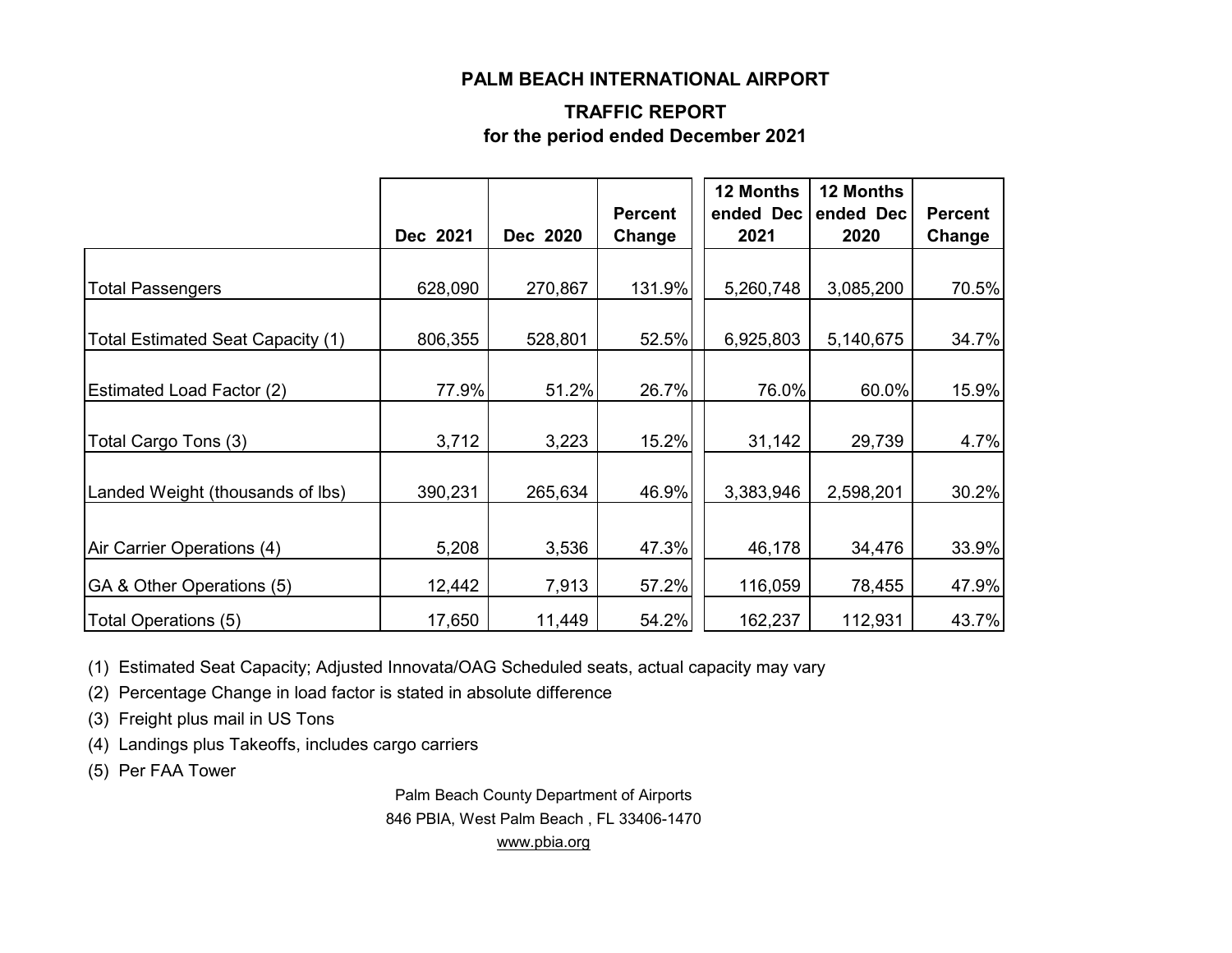### **PALM BEACH INTERNATIONAL AIRPORT**

# **ENPLANEMENT TRAFFIC REPORT for the period ended December 2021**

### **Airline Percentage of Market**

|                                  | Dec 2021   |         | <b>12 Months ended</b><br>Dec 2021 |         |
|----------------------------------|------------|---------|------------------------------------|---------|
|                                  | Enplaned   | Market  | Enplaned                           | Market  |
|                                  | Passengers | Share   | Passengers                         | Share   |
| <b>Total Enplaned Passengers</b> | 289,975    | 100.00% | 2,628,115                          | 100.00% |
| JetBlue Airways                  | 74,461     | 25.68%  | 645,900                            | 24.58%  |
| <b>American Airlines</b>         | 61,026     | 21.05%  | 609,988                            | 23.21%  |
| Delta Air Lines                  | 55,881     | 19.27%  | 568,028                            | 21.61%  |
| United                           | 41,767     | 14.40%  | 378,559                            | 14.40%  |
| <b>Frontier Airlines</b>         | 23,931     | 8.25%   | 99,871                             | 3.80%   |
| <b>Southwest Airlines</b>        | 19,650     | 6.78%   | 217,758                            | 8.29%   |
| Allegiant Air, LLC               | 4,944      | 1.70%   | 53,164                             | 2.02%   |
| <b>Spirit Airlines</b>           | 3,294      | 1.14%   | 41,243                             | 1.57%   |
| Avelo Airlines Inc               | 1,584      | 0.55%   | 1,584                              | 0.06%   |
| Sun Country, Inc. a Minnesota    | 1,489      | 0.51%   | 4,885                              | 0.19%   |
| Air Canada                       | 1,387      | 0.48%   | 1,542                              | 0.06%   |
| <b>Bahamasair</b>                | 561        | 0.19%   | 5,025                              | 0.19%   |
| <b>Swift Air</b>                 |            | 0.00%   | 568                                | 0.02%   |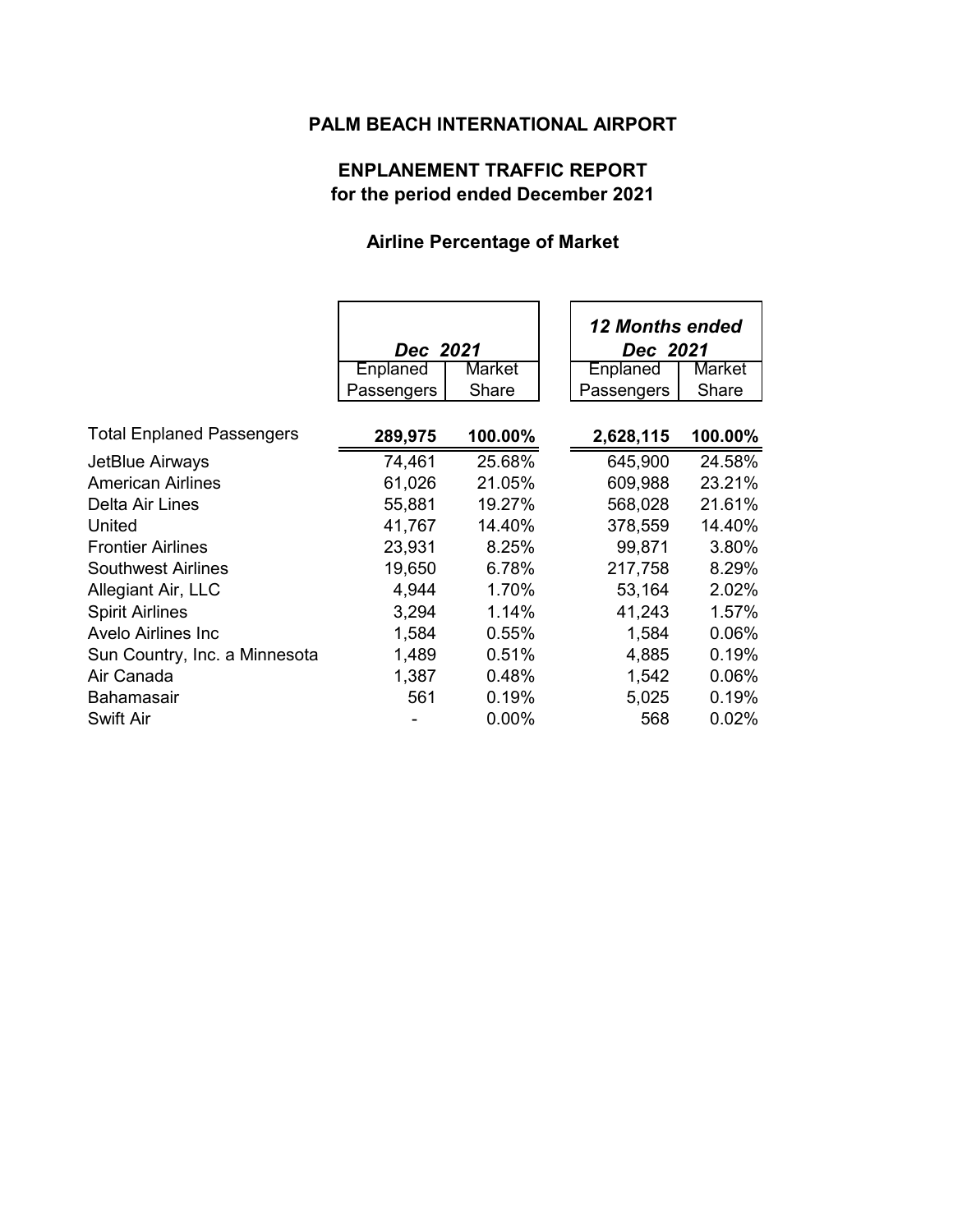# **PALM BEACH INTERNATIONAL AIRPORT**

# **TRAFFIC REPORT for the period ended December 2021**

# **Change in Enplanements by Airline**

|                                  | Dec 2021   | Dec 2020   | <b>Change in Month to</b><br><b>Month enplanements</b> |            |
|----------------------------------|------------|------------|--------------------------------------------------------|------------|
|                                  | Enplaned   | Enplaned   |                                                        | Percentage |
|                                  | Passengers | Passengers | Change                                                 | Change     |
| <b>Total Enplaned Passengers</b> | 289,975    | 116,965    | 173,010                                                | 147.9%     |
| JetBlue Airways                  | 74,461     | 26,867     | 47,594                                                 | 177.1%     |
| <b>American Airlines</b>         | 61,026     | 30,730     | 30,296                                                 | 98.6%      |
| Delta Air Lines                  | 55,881     | 24,558     | 31,323                                                 | 127.5%     |
| United                           | 41,767     | 13,556     | 28,211                                                 | 208.1%     |
| <b>Frontier Airlines</b>         | 23,931     | 3,601      | 20,330                                                 | 564.6%     |
| <b>Southwest Airlines</b>        | 19,650     | 9,688      | 9,962                                                  | 102.8%     |
| Allegiant Air, LLC               | 4,944      | 2,855      | 2,089                                                  | 73.2%      |
| <b>Spirit Airlines</b>           | 3,294      | 4,822      | (1,528)                                                | $-31.7%$   |
| <b>Avelo Airlines Inc.</b>       | 1,584      |            | 1,584                                                  | n/a        |
| Sun Country, Inc. a Minnesota    | 1,489      | 41         | 1,448                                                  | 3531.7%    |
| Air Canada                       | 1,387      | 55         | 1,332                                                  | 2421.8%    |
| Bahamasair                       | 561        | 192        | 369                                                    | 192.2%     |